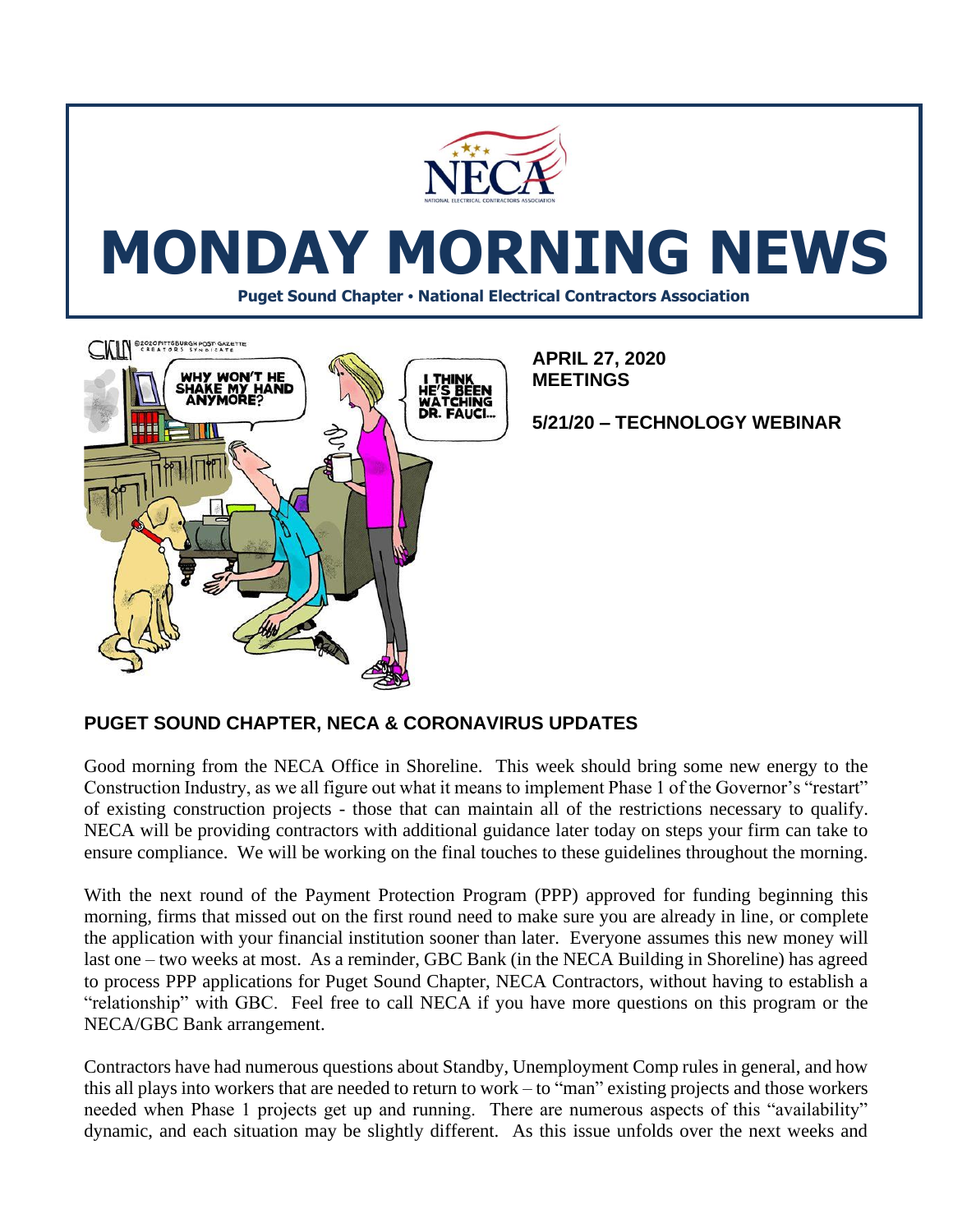months, we need contractors to closely coordinate with Employers Unity (EU) (the firm NECA utilizes for all unemployment comp issues) and NECA to ensure that there are no missteps along the way. Some employees may be eligible to continue to receive unemployment comp benefits, depending on their personal situation. Again, please coordinate closely with NECA and EU for any questions on unemployment comp, and the various programs in place that can impact eligibility for your employees.

Some firms have asked about Phase 2 and Phase 3 of the Governor's Plan for Construction. The Construction Coalition will continue to work with the Governor's office on these upcoming phases, but NECA cannot stress strongly enough that any implementation of Phase 2 and 3 will be contingent on a flawless rollout of Phase 1! If contractors comply with all of the restrictions in Phase 1, that is the main benchmark that will establish the green light for additional construction activity in the future.

As always, please keep NECA informed of any activities happening "on the ground", so that we can stay abreast of all issues and assist where possible. "Let's be safe out there!"

# **WHY IT'S TIME TO EMBRACE TECHNOLOGY IN CONSTRUCTION - WEBINAR**

The Chapter is excited to announce that on May 21<sup>st</sup>, at 3:00 PM, NECA's Executive Director of Industry and Innovation, Josh Bone will give an exclusive webinar for Puget Sound Chapter, NECA Members. The topic for the one-hour webinar will be titled, "Why It's Time to Embrace Technology in Construction." Josh's remarks will focus on how new technology can be perceived as a threat to some construction professionals, while the same technology is viewed as a new opportunity to others in our industry. He will also cover how new technologies are changing the way projects are designed and constructed, presenting new challenges and opportunities throughout the entire building life cycle. The Chapter will send information on how to register in a future newsletter, so for now, please save the date. Learning Objectives:

- 1. Identify new opportunities that are arising from new technologies in the construction industry.
- 2. Discuss the difference in how individuals perceive change.
- 3. Explore new methods of challenging ourselves to embrace change.
- 4. Understand how all the rapid change that is occurring in construction is impacting us in our own roles.

Speaker Bio: Josh Bone

Title: NECA Executive Director of Industry Innovation and Interim Executive Director ELECTRI

- Construction Technologist
- Industry Advisor
- Podcaster

For more than two decades Josh Bone has been implementing, training and presenting construction technology solutions to AEC&O (Architecture, Engineering, Construction, Owners) professionals. Having worked with some of the top technology leaders in the industry, Josh specializes in identifying best practices and methodologies for integrating construction technology into everyday workflows. Josh has had the opportunity to share his knowledge with audiences and publications across North America as a frequent professional speaker and guest editorial contributor. Josh is also a frequent host on The ConTech Crew podcast.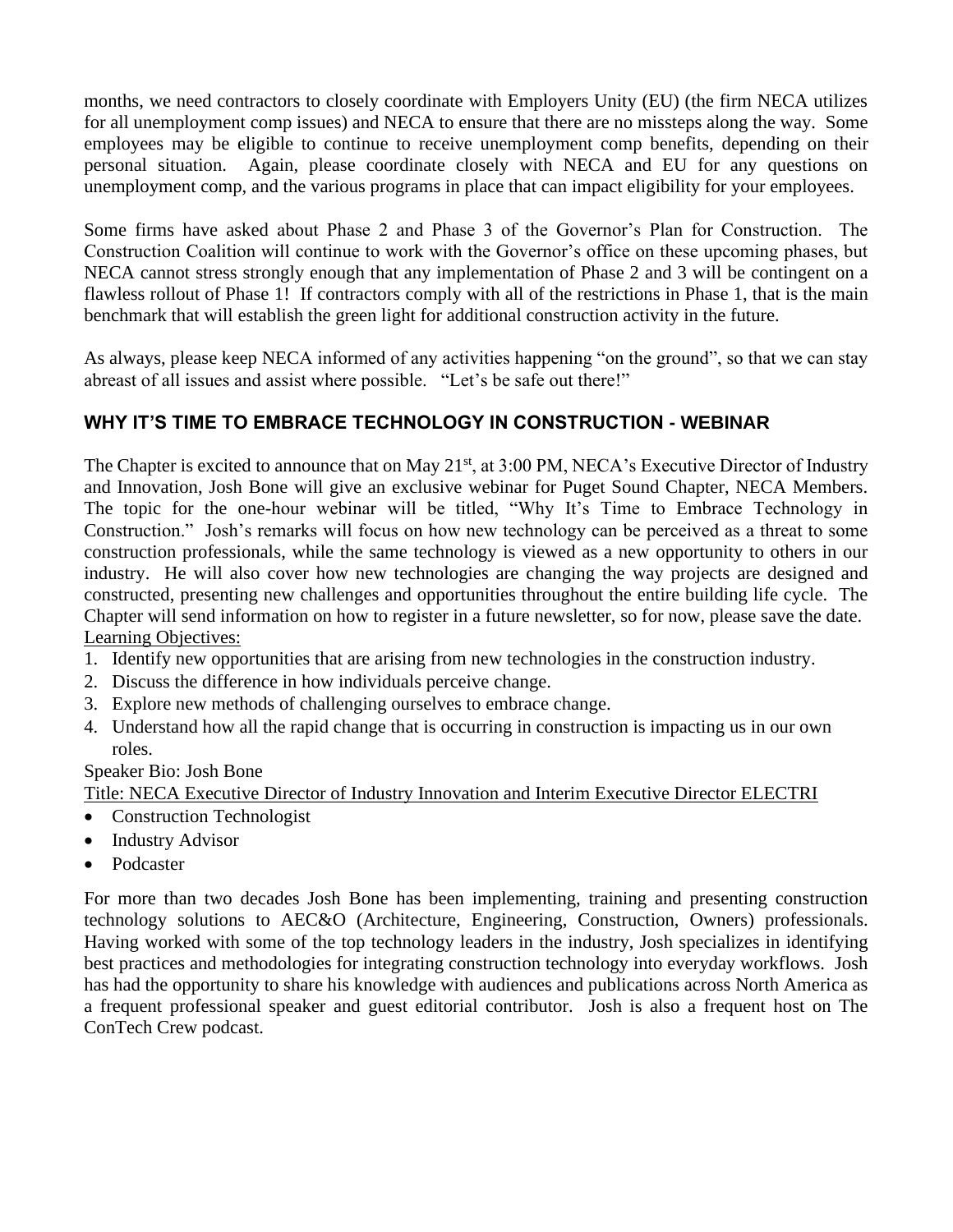#### **CLOTH FACE COVERINGS – NEW REQUIREMENT IN PHASE 1 RE-START REQUIREMENTS.**

On Friday, April 24<sup>th</sup>, Governor Jay Inslee announced that "low risk" construction could resume provided that safety requirements detailed in the Phase 1 Re-Start Letter are met. One of those requirements is that Cloth Face Coverings (CFCs) are to be provided and worn by employees on construction projects, at all times. If any NECA Members are looking for suggestions on venders that provide CFCs, please reach out to our Director of Safety, Justin Thayer. His email is [justin@necaseattle.org](mailto:justin@necaseattle.org)

## **GOOGLE, BLACKBAUD CANCEL SEATTLE CONFERENCES IN OCTOBER, DELIVERING \$10M HIT TO CITY**

Seattle's battered hotel, tourism and convention sector took yet another hit Thursday as [Google](https://www.bizjournals.com/profile/company/org_ch_150a2caa9e00ca998e928e3c889bd000) and cloud computing company Blackbaud canceled October conferences. The decisions will cost an estimated \$10 million to the region's economy. The bleak developments were shared by [Visit Seattle](https://www.bizjournals.com/profile/company/org_xx_0fc230a8267611e99cbc12c1e58b58b2) CEO [Tom](https://www.bizjournals.com/seattle/search/results?q=Tom%20Norwalk)  [Norwalk](https://www.bizjournals.com/seattle/search/results?q=Tom%20Norwalk) in a private note to major players in the city's tourism economy. "With 29 hotels closed in downtown Seattle and occupancy hovering around 8% last week in the downtown core, we are truly hitting bottom in week eight," Norwalk said in an email. The South Carolina-based Blackbaud, Inc. canceled its convention slated for Oct.  $6<sup>th</sup> - 8<sup>th</sup>$  with 3,500 attendees, causing a loss of 9,635 hotel night guest room sales. The estimated economic impact was \$7.8 million, Norwalk said. Google also axed its convention scheduled Oct.  $12<sup>th</sup> - 14<sup>th</sup>$  with 1,850 attendees and 4,370 hotel guest room nights booked. The second event's economic impact was to be estimated at \$2.9 million, Norwalk added.

The two new cancellations join a bunch of others, that have triggered massive layoffs in the hotel and restaurant sectors, according to Visit Seattle, which is the private nonprofit that serves as Seattle and King County's official destination-marketing organization. Last weekend, for example, the American College of Obstetricians and Gynecologists' annual clinical and scientific meeting was supposed to be taking place. It was canceled with 5,500 attendees who would have used 11,481 room nights at eight different hotels between April  $24<sup>th</sup> - 27<sup>th</sup>$ . That big event alone had a projected economic impact of \$11.3 million for the city, Norwalk said.

The two latest October cancellations, plus this week's axed events and earlier cancellations for May through September, has delivered a total \$111.8 million blow to the city's convention, tourism and hotel economy through October.

Norwalk said the U.S. Travel Association and research firm Tourism Economics has estimated the Covid-19 outbreak's impact on the U.S. travel industry as a whole will generate revenue losses that will be nine times worse for the travel industry than the 9/11 terrorist attacks in 2001.

Travel industry losses will result in \$1.2 trillion loss in gross domestic product growth in 2020 and will result in a loss of \$80 billion in local, state and federal taxes this year.

**ON THIS DAY IN HISTORY 1956–** World heavyweight champ Rocky Marciano retires from boxing at age 31, saying he wants to spend more time with his family. Marciano ended his career as the only heavyweight champion with a perfect record – 49 wins in 49 professional bouts, with 43 knockouts.